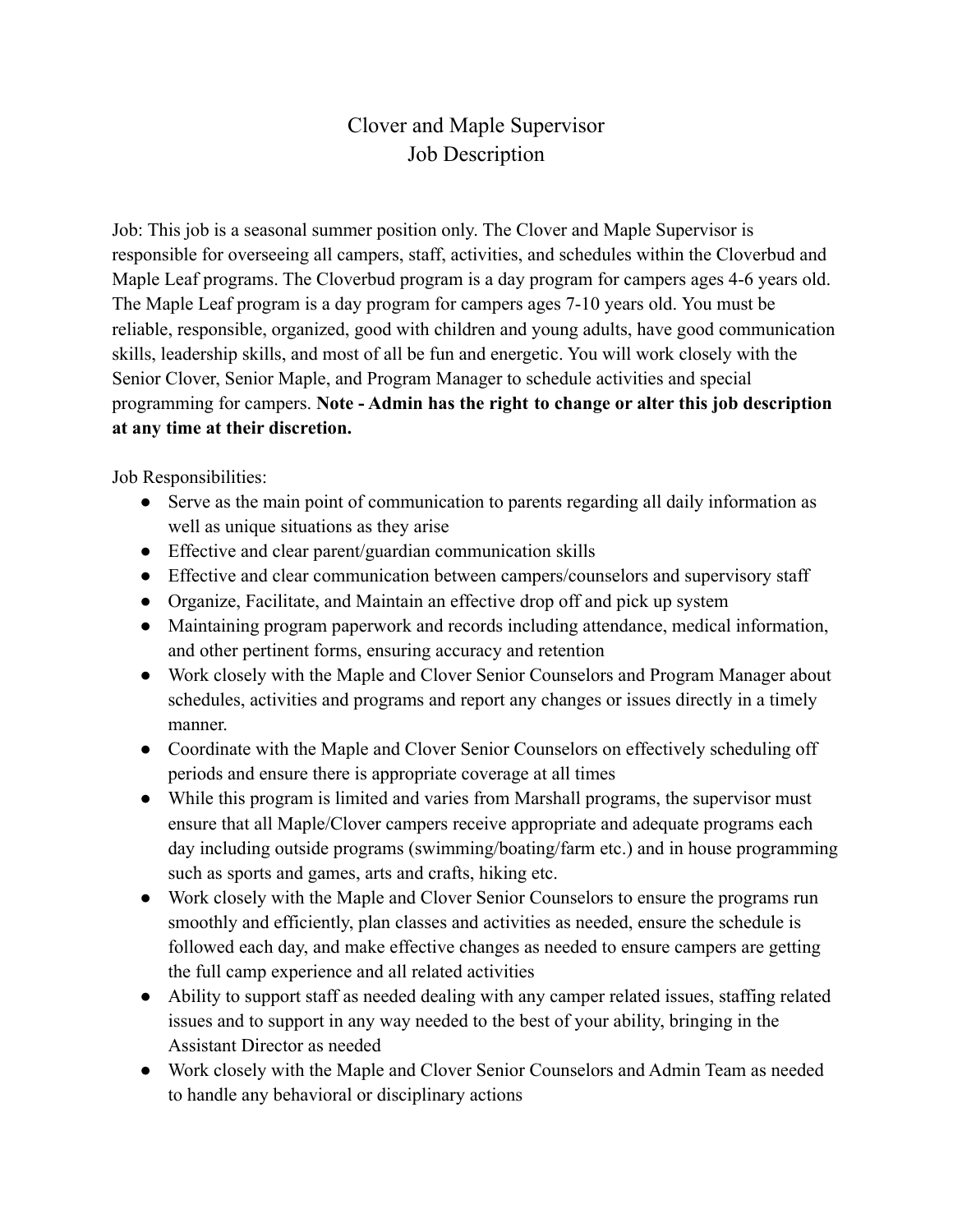- Oversee all campers and staff, assist with issues as needed and ensure all counselors are doing their assigned duties in a positive and efficient way and are aiding in providing a fun and safe environment for everyone in the program
- Ability to successfully manage, coordinate, and evaluate staff at all times
- Ability to train and observe staff within their program, effectively coach to improve behaviors as needed, correct negative behavior, and evaluate performance behaviors both positive and negative, prioritizing urgent feedback as necessary
- Ability to observe camper behavior, assess its appropriateness, enforce appropriate safety regulations and emergency procedures, and apply appropriate behavior-management techniques
- Ability to problem solve, utilize quick thinking skills, and resolve situations in emergency scenarios
- Ability to observe, recognize, and resolve bullying and homesickness utilizing skills obtained through staff training
- Ability to discreetly deal with sensitive camper issues, such as bathroom accidents etc.
- Ability to recognize when a camper or staff member is in need of medical attention, regardless of camper/staff desire
- Ability to delegate and and assist with the completion of tasks related to keeping the campers environment clean such as chores, program area set up/clean up, and general cleaning
- Assist counselors with group management techniques to help get the campers to scheduled program areas, activities and meals on time
- Monitor Maple/Clover lunch to ensure camper safety and nutrition during meals
- Organize staff to assist campers, ensure campers eat an appropriate amount, find an acceptable meal alternative as needed, pay attention to allergens, and assist campers in after meal clean up
- Maintain order in the dining hall with appropriate behavioral standards being enforced
- Enthusiastic participation in activities (songs, day/evening activities etc.)
- Follow and enforce all DPH/ACA/Camp Marshall mandated hygiene and health protocols
- Other duties as needed and as assigned from Admin Team